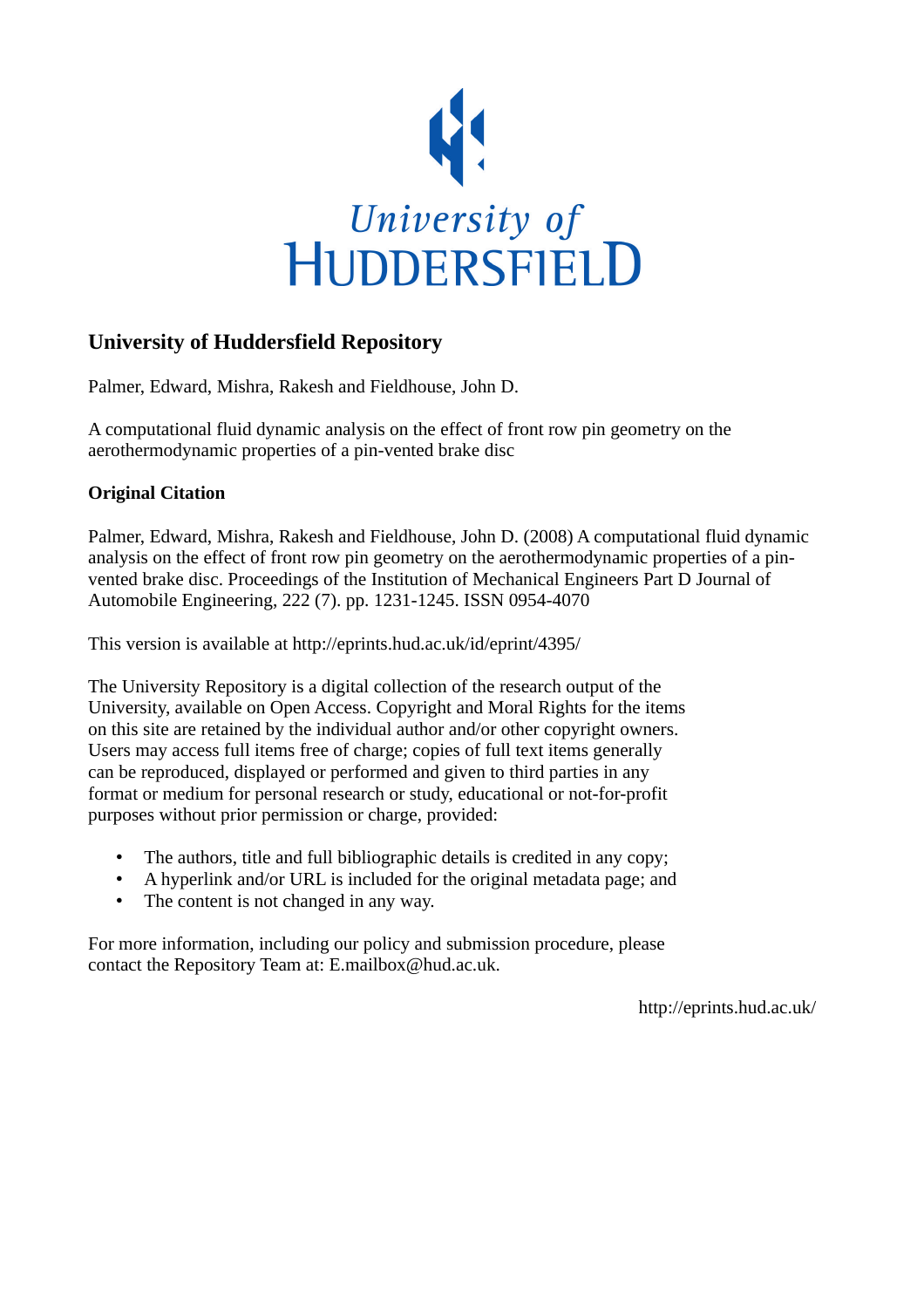# A computational fluid dynamic analysis on the effect of front row pin geometry on the aerothermodynamic properties of a pin-vented brake disc

E Palmer, R Mishra\*, and J Fieldhouse

Department of Engineering and Technology, University of Huddersfield, Queensgate, Huddersfield, UK

The manuscript was received on 29 October 2007 and was accepted after revision for publication on 5 March 2008.

DOI: 10.1243/09544070JAUTO755

Abstract: Increasing demand from the consumer for higher levels of refinement from their passenger vehicles has put considerable pressure on the automotive industry to produce ever quieter cars. In order to prevent the occurrence of many forms of brake noise, especially judder and drone, excessive heating of the brake disc must be avoided, while minimizing temperature variations across the rotor. In order for this to be achieved the brake rotor must be designed such that it ensures sufficient uniform heat dissipation and thermal capacity. In high-demand braking applications, vented discs consisting of two rubbing surfaces separated by straight radial vanes are normally employed, as they utilize a greater surface area to dissipate heat. Within this paper the effects of changing the geometry of the first row of pins on aerothermodynamic properties of a pin-vented brake rotor are investigated using computational fluid dynamics (CFD). The validated CFD model shows that decreasing the thickness of the first row of pins by 10 per cent improves the mass flowrate through the rotor by 14 per cent and the heat transfer rate by 6 per cent. The results obtained can be used for the design of brake discs which are efficient with respect to heat dissipation.

Keywords: brake disc, heat transfer, CFD

# 1 INTRODUCTION

Owing to the increased refinement of passenger vehicles the expectations and demands of the consumer have risen. This has put greater demand on the automotive industry to produce ever quieter cars, which requires considerable effort in the area of brake refinement. Among the different types of brake noise, judder is now regarded as the most significant of all brake problems, accounting for 75 per cent of brake refinement issues [1]. This translates to a cost to the industry of \$100 million (USD) per year in warranty claims alone, so the magnitude of this problem is evident [2].

The mechanism of judder is a forced vibration with a frequency directly related to the wheel speed. The vibration emanates from a variation in brake pressure caused by circumferential disc thickness variations, resulting in high-amplitude vibrations of the wheel hub and suspension system. This vibration translates to the driver and occupants as a strong pulsation of the brake pedal, which can be accompanied by vibration of the steering wheel and floor pan of the vehicle leading to a 'drumming' or 'droning' sound within the cabin. Judder may be categorized as cold or hot judder, but by far the most complex is hot judder. The circumferential disc thickness variation which results in the hot judder is caused by the thermal deformation of the rotor or an effect known as 'hot spotting' [3]. It is evident that, to prevent the occurrence of hot judder, excessive heating of the brake disc must be avoided while minimizing temperature variations across the rotor. In order for this to be achieved the brake rotor must be designed to ensure sufficient uniform heat dissipation and thermal capacity [4].

It has been shown that in a braking event the rotor may absorb approximately 90 per cent of the energy

<sup>\*</sup>Corresponding author: Department of Engineering and Technology, University of Huddersfield, Queensgate, Huddersfield, West Yorkshire, HD1 3DH, UK. email: r.mishra@hud.ac.uk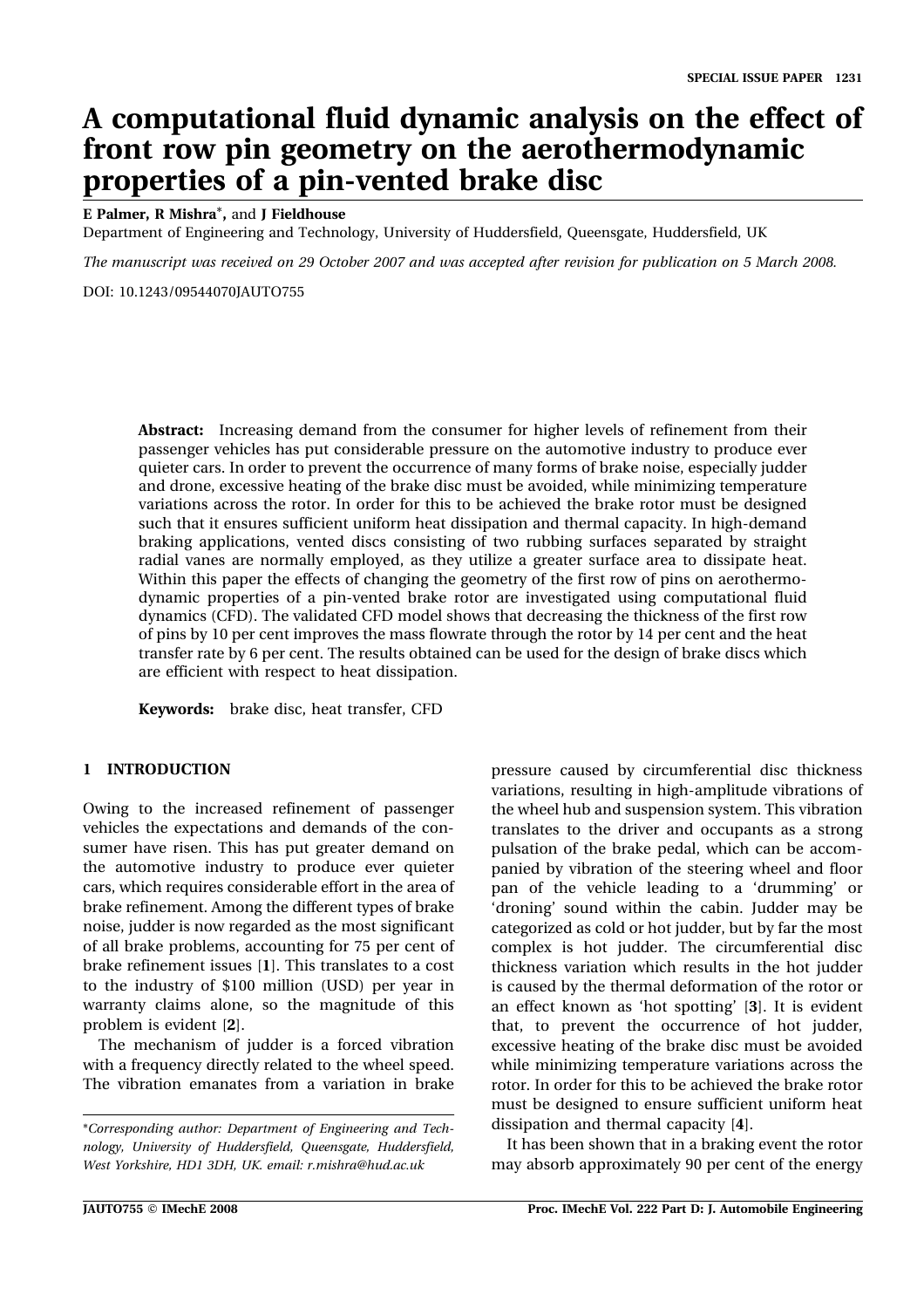[5], which generates significant temperature rise within the rotor. In high-demand braking applications vented discs are normally employed, as they utilize a greater surface area to dissipate heat. The cooling efficiency of ventilated brake discs depends on two key characteristics: the mass flowrate through the disc (i.e. the pumping efficiency of the rotor) and the average heat transfer coefficient on the surface of the disc [6]. Traditionally ventilated rotors have consisted of two rubbing surfaces separated by straight radial vanes as shown in Fig. 1(a). The thermal dissipation characteristics of a ventilated rotor can be enhanced by using curved vanes within the brake disc, thereby increasing the mass flowrate through the rotor [7]. However, use of curved vanes requires the left and right side discs to be the mirror images of each other to achieve greater pumping efficiency. Another possible means of increasing the heat dissipation of vented rotors is the use of pin-vented discs, which separate the two rubbing surfaces using a series of tear-drop and diamond sectioned columns and pillars instead of radial vanes [6]. The pumping efficiency of pinvented rotors is less than that of a rotor with traditional vanes. However, Wallis et al. [8] have shown that the pin-vented discs have similar heat transfer rate when compared with discs having curved vanes because of increase in turbulence and hence heat transfer coefficient. Other advantages of these discs [8] include a higher resistance to thermal deformation owing to the more even distribution of material, which results in lower thermal stress buildup within the rotor. It has been further shown (Barigozzi *et al.*  $[6]$ ) that the presence of a caliper has less effect on the mass flowrate of a pin-vented disc when compared with a curved-vane disc.

In a pin-vented disc the geometry of the pins as well as their distribution may affect heat transfer characteristics considerably. Very little work has been reported on the optimization of the geometry of pinvented rotors to maximize the aerothermodynamic or thermomechanical properties of such rotors. Work carried out on discs with straight radial vanes [9] has shown that a parametric approach could be used to find an optimized configuration of the vanes. It has been shown in the work that the average heat transfer coefficient of the rotor could be improved by 35 per cent over a baseline design by careful selection of geometric parameters. Therefore, it is conceivable that a similar approach could yield a significant improvement in the heat transfer coefficient of pin-vented rotors. The optimization of existing brake discs is a key part of the brake design procedure as many of the parameters defining the brake's geometry and performance are often dictated by packaging restraints (wheel diameter and offset influence rotor diameter and caliper size respectively).

The current paper attempts to define a plausible way of defining and controlling the shape of the pins within a pin-vented brake disc to investigate the effects of different pin geometries on the aerothermodynamic properties of the rotor. The parametric study is aimed at understanding the relationship between disc geometry, flow field distribution, and heat dissipation characteristics. A thorough understanding of parametric interdependence will enable the design of brake discs having robust judder resistance.

Various methods have been used in the literature to investigate flow field characteristics within brake discs. These are experimental, computational, and analytical. The experimental and analytical methods have severe limitations when applied to brake discs because of limited flow space and complex flow field. The accuracy of mass flowrate and heat dissipation predictions has been vastly improved over semi-empirical predictions by the advances in computational fluid dynamics (CFD); now commercially available codes are capable of giving highly accurate results for the flow field and cooling rate of brake discs [10–12]. The present work focuses on a three-dimensional CFD parametric study of the effect of pin geometry on flow field characteristics within a commercial disc and its variants.

# 2 GEOMETRIC PARAMETERS

The present work is aimed at optimizing the design of a commercially available baseline pin-vented rotor consisting of three rows of 36 'pins'. These pins are positioned so that their centre-lines are separated by  $10^{\circ}$ , with the central row of pins offset by  $5^\circ$  to the outer and inner rows as depicted in Fig. 1(b), to give the best possible aerothermodynamic properties. Preliminary studies [13] have shown that pin profiles previously referred to as diamonds and tear-drops [8] can successfully be defined using wedges and National Advisory Committee for Aviation (NACA) four series airfoils [14] and, keeping manufacturing constraints in view, appropriate radii for casting have been added to the profiles. This method for describing the profiles of the pins allows a high level of control over the shape of the pin using only four parameters – maximum camber, position of maximum camber, thickness, and length – in the case of airfoil profiled pins, and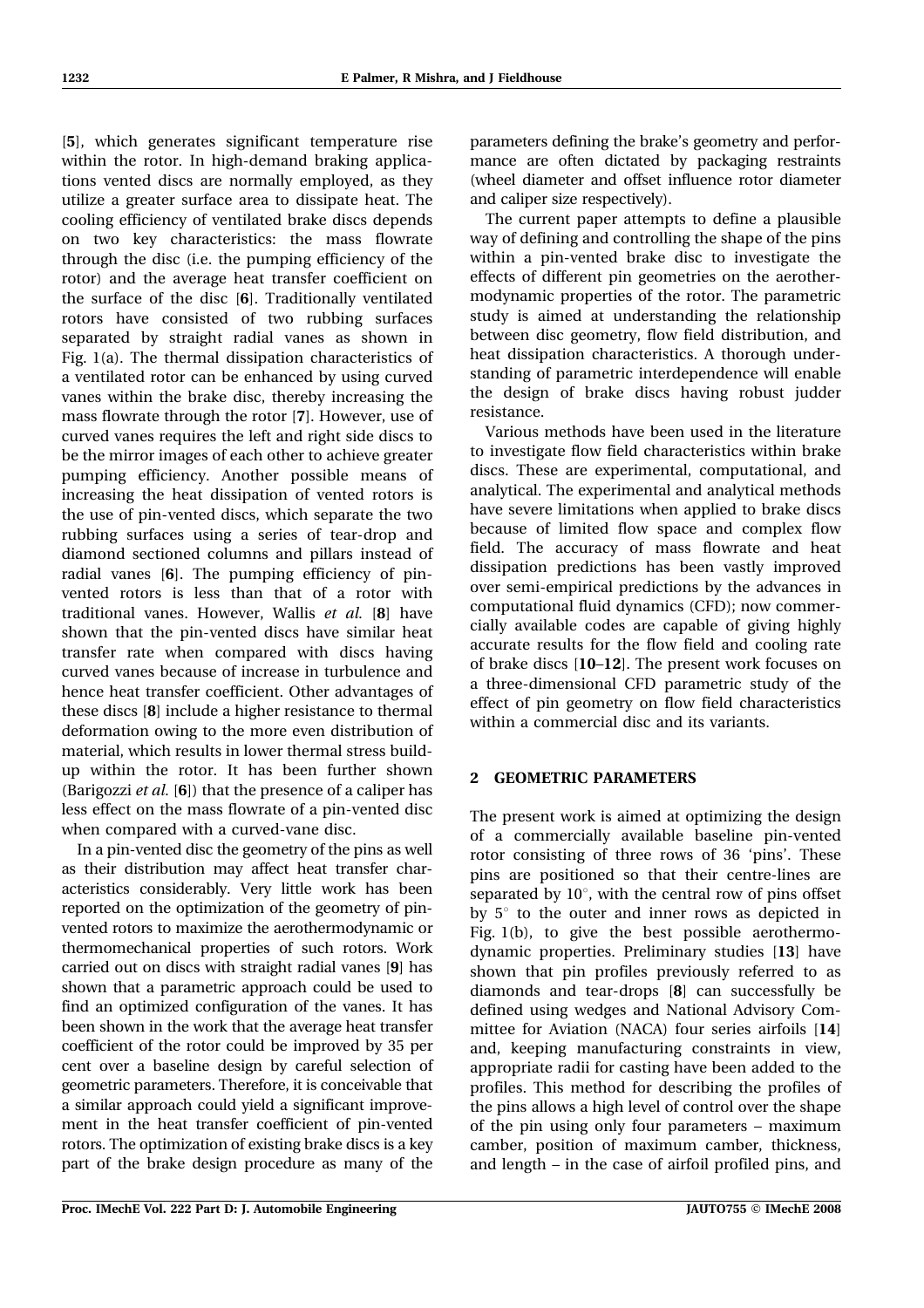

Fig. 1 Disc geometry (omitting top rubbing surface to show vane geometry)

only two parameters for wedge-shaped pins – length and thickness (defined as a percentage of the chord length) – as shown in Fig. 2. This allows the effect of changing the various parameters on the key flow field and heat transfer characteristics to be studied with relative ease.

Table 1 shows various geometries used in the present analysis. In this analysis the thickness– chord-length ratio of the airfoils and wedges has been varied, while retaining a fixed chord length and zero degrees of camber for all pins, i.e. symmetrical airfoils. This analysis takes a baseline rotor geometry based on a commercially available pin-vented brake rotor, consisting of a first row with a NACA0050 profile, second row with a 40 per cent wedge profile, and a third row with a NACA0060 profile. The thickness–chord-length ratio of the profile of the pins in the first row is varied by  $\pm 20$  per cent from the baseline design, to find an optimized pin thickness for this row. The first row is selected for analysis as it has the greatest effect on the overall flow field distribution within the rotor, because the wake from the first row of pins affects the flow field around the pins downstream.

#### 3 NON-DIMENSIONAL PARAMETERS

It is proposed to evaluate the flow field in the present investigation with the help of non-dimensional numbers to eliminate the effect of scale. The definition of the non-dimensional parameters used is given below.

Dimensionless radius: the dimensionless radius is defined as the radial distance between the centre of the brake rotor and the point of interest, divided by the outer radius of the rotor.

$$
r_{\rm d} = \frac{r}{R}
$$

Dimensionless channel width: the non-dimensional channel width is a measure of the distance between



Fig. 2 Pin geometry

Table 1 Analysis geometry

| Design         | First row profile | First row frontal area $\text{(mm}^2)$ | Second row profile | Third row profile |
|----------------|-------------------|----------------------------------------|--------------------|-------------------|
|                | NACA0030          | 72                                     | Wedge40%           | <b>NACA0060</b>   |
| 2              | NACA0040          | 79.2                                   | Wedge40%           | <b>NACA0060</b>   |
| 3              | NACA0045          | 86.4                                   | Wedge40%           | <b>NACA0060</b>   |
| $\overline{4}$ | <b>NACA0050</b>   | 93.6                                   | Wedge40%           | <b>NACA0060</b>   |
| .5             | <b>NACA0055</b>   | 96                                     | Wedge40%           | <b>NACA0060</b>   |
| 6              | <b>NACA0060</b>   | 108                                    | Wedge40%           | <b>NACA0060</b>   |
|                | <b>NACA0070</b>   | 120                                    | Wedge40%           | <b>NACA0060</b>   |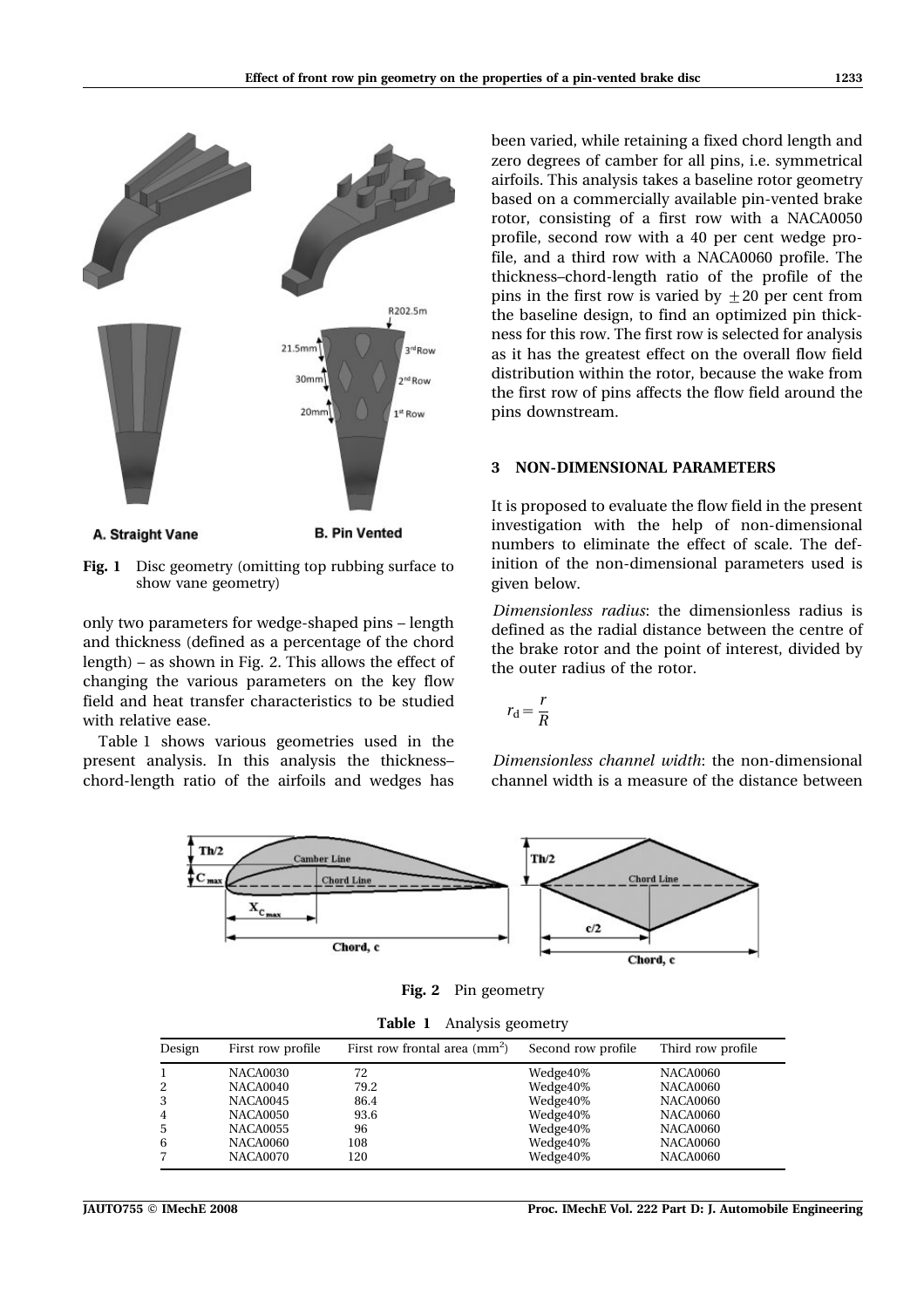the pins from the pressure side to the suction side of the pins within a row. It is defined as the circumferential distance between the pressure side of the pin and the point of interest, divided by the total circumferential distance between the pins (Fig. 3)

$$
\alpha'=\frac{\alpha}{\alpha_o}
$$

Dimensionless relative velocity: the dimensionless relative velocity is defined as a ratio of the relative velocity at the point of interrogation and the linear velocity at the outer diameter of the brake disc. In the above the relative velocity at the point of interest is defined as the difference between the flow field velocity vector and the linear vector of the rotating domain at the point of interest.

$$
\bar{V}_{\rm rel} = \frac{V_{\rm rel}}{\omega R}
$$

## 4 MATHEMATICAL FORMULATION

The CFD programs employ a mathematical model to simulate a physical flow field. This includes a set of partial differential equations and boundary conditions. The CFD package Fluent solves Navier–Stokes equations, along with the continuity equations and appropriate auxiliary equations depending on the type of application, using a control volume formulation. In the present case the conservation equations for mass, momentum, and energy have been solved



with two additional flow transport equations for steady turbulent flow [15].

Fluent uses the finite volume method to solve the Navier–Stokes equations and is known for its robustness in simulating many fluid dynamic phenomena. The finite volume method consists of three stages. First is the formal integration of the governing equations of the fluid flow over all the (finite) control volumes of the solution domain. Then comes discretization, involving the substitution of a variety of finite-difference-type approximations for the terms in the integrated equation representing flow processes such as convection, diffusion, and sources. This converts the integral equation into a system of algebraic equations, which can then be solved using iterative methods [16]. The first stage of the process, the control volume integration, is the step that distinguishes the finite volume method from other CFD methods. The statements resulting from this step express the 'exact' conservation of the relevant properties for each finite cell volume.

To enable the modelling of a rotating body (in this case the disc) the code employs the rotating reference frame technique. This technique employs a modified version of the momentum and conservation equations. In terms of absolute velocities the left-hand side of the momentum equations becomes

$$
\frac{\partial}{\partial t}(\rho \mathbf{v}) + \nabla \cdot (\rho \mathbf{v}_{\mathbf{r}} \mathbf{v}) + \rho (\mathbf{\Omega} \times \mathbf{v})
$$

 $v_r$  is defined as relative velocity and  $\Omega$  is the angular velocity vector. The continuity equation employed in rotating reference-frame problems is written as

$$
\frac{\partial \rho}{\partial t} + \nabla \!\cdot\! (\rho \textbf{v}_r)\!=\!S_m
$$

The implementation of periodic boundary (cyclic symmetry) conditions meant that only a periodically repetitive  $20^\circ$  section of the disc was modelled rather than the whole disc. This had the effect of making the model much smaller, translating to lower hardware requirements, and saving vast amounts of computational time.

The disc was modelled as rotating in still air by implementing atmospheric temperature and pressure at the inlet and outlet boundaries. The walls of the disc are represented as smooth walls at a constant temperature of 800 K. Although this is a massive simplification of most real-life braking events it is deemed an adequate method for the simulation of brake discs in CFD for the sake of Fig. 3 Non-dimensional geometric parameters design comparison [8, 10, 11]. Symmetry boundary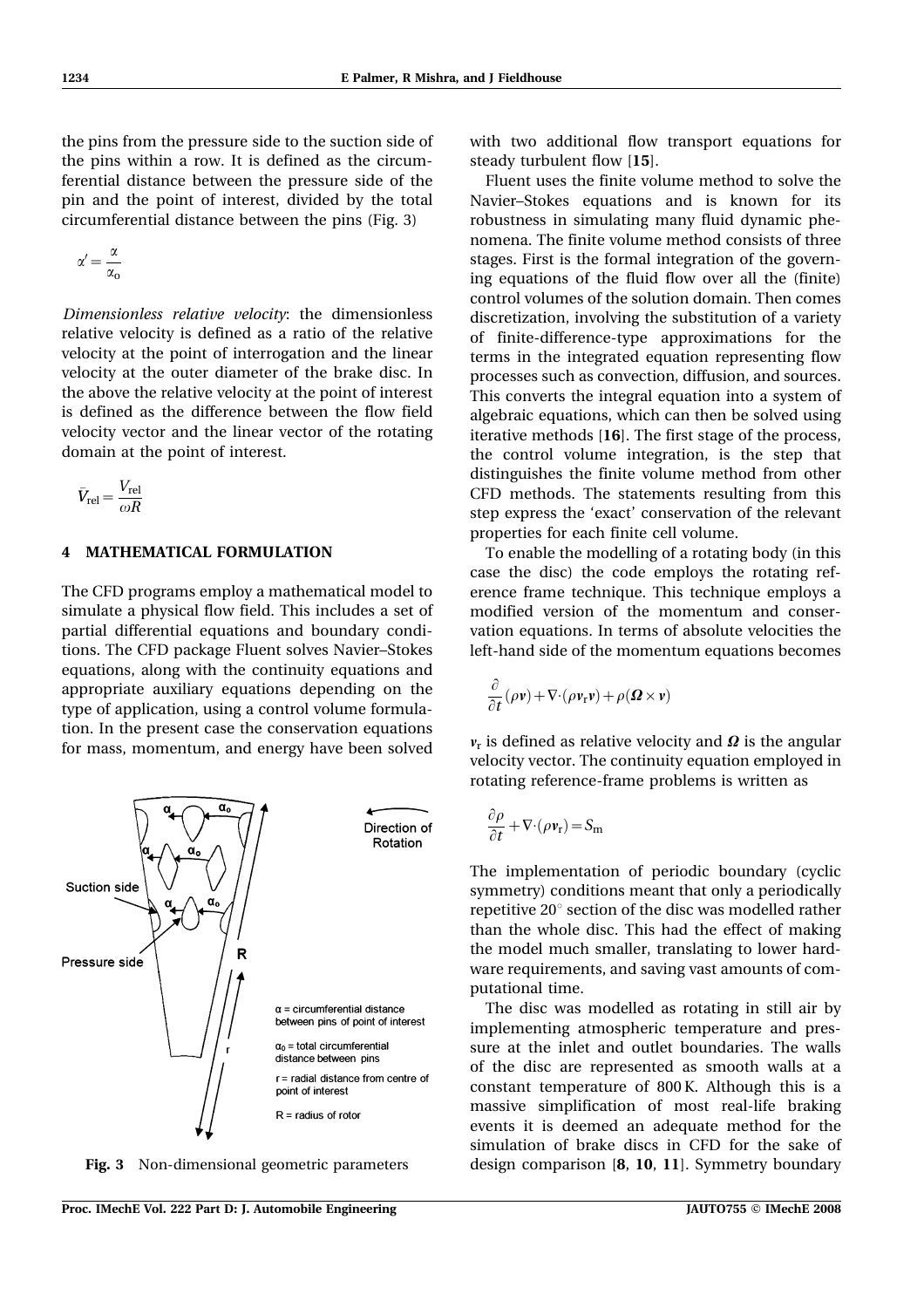| Boundary     | Boundary condition | <b>Parameters</b>                                       |
|--------------|--------------------|---------------------------------------------------------|
| Inlet        | Pressure inlet     | Atmospheric pressure and temperature                    |
| Outlet       | Pressure outlet    | Atmospheric pressure and temperature                    |
| Domain edges | Symmetry           | Symmetry                                                |
| Disc surface | Wall               | 800 K temperature, thermal properties of grey cast iron |

Table 2 Boundary conditions

conditions have been used to generate zero-shear slip walls at the edge of the domain [10].

The speeds of rotation for the simulation range from 500 to 2000 r/min correlating to approximately 25–100 per cent of maximum vehicle speed of a high-performance passenger car. As radiation and conduction to the hub are neglected within the simulation, higher speeds of rotation were chosen because previous work has shown that convective cooling becomes the predominate medium of heat transfer at rotation speeds above 500 r/min [17]. A complete summary of the boundary conditions used is given in Table 2 and shown in Fig. 4.

The Reynolds number over the first row of pins is calculated from the inlet velocity obtained using the equation proposed by Limpert [18] (see below), with a minimum value of  $5.96\times10^4$  for 500 r/min and a maximum value of  $9.53 \times 10^5$  obtained for 2000 r/min; hence turbulent flow has been assumed to take place within the disc

 $V_{\text{in}} = 0.170604n \left( D_{\text{o}}^2 - D_{\text{i}}^2 \right)$  $(D^2 - D^2)$ 

In order to model the turbulence the semi-empirical standard  $K$ - $\varepsilon$  turbulence model with standard wall treatments is employed in this study, as it has been shown to give accurate flow predictions in previous work [10–12]. A mesh independence analysis as well as volume mesh optimization were carried out, and



Fig. 4 CFD boundary conditions

the final mesh structure consists of a fine mesh near the walls of the disc and a coarse mesh near the boundaries of the domain. It was seen that the results became independent of the mesh spacing when approximately 1.3 million tetrahedral elements were used in the flow domain. The mesh convergence analysis was performed on a model with an initial mesh of approximately 500 000 elements. The density of the mesh applied to the edges of the model was increased by a factor of 1.2 until a meshindependent solution was obtained. The standard relaxation factors were applied with convergence criteria of 0.0001 for all residuals as recommended by the Fluent manual [15] for a tight convergence. A second-order up-wind discretization scheme is utilized as part of the solution regime for greater accuracy at the cell faces. The study was performed on an AMD 3800*+* Athlon 64 machine with 2 GB of system RAM using a steady state solution scheme in a run time of approximately 10 h for each of the design iterations.

## 5 VALIDATION OF COMPUTATIONAL APPROACH

Computational fluid dynamics is an approximate solution technique used in the prediction of flow fields. The accuracy of results from CFD simulations depends on the quality of the mesh and the user's ability to utilize the correct modelling techniques within the solver. Therefore validation of results obtained from the CFD analysis is essential to make meaningful predictions. In the present work the CFD model has been validated from the data available in the literature. Most of the available literature do not give the exact geometric details of the rotors analysed, making the application of the results for the purpose of validation difficult. Nevertheless geometric details of the discs studied by Wallis et al. [8] are available. This paper details a CFD comparison of pin and radial vane ventilated rotors; the techniques employed in this study are later validated experimentally using particle image velocimetry in further work by the same author [19], where a strong correlation can be seen between the experimental and computational results for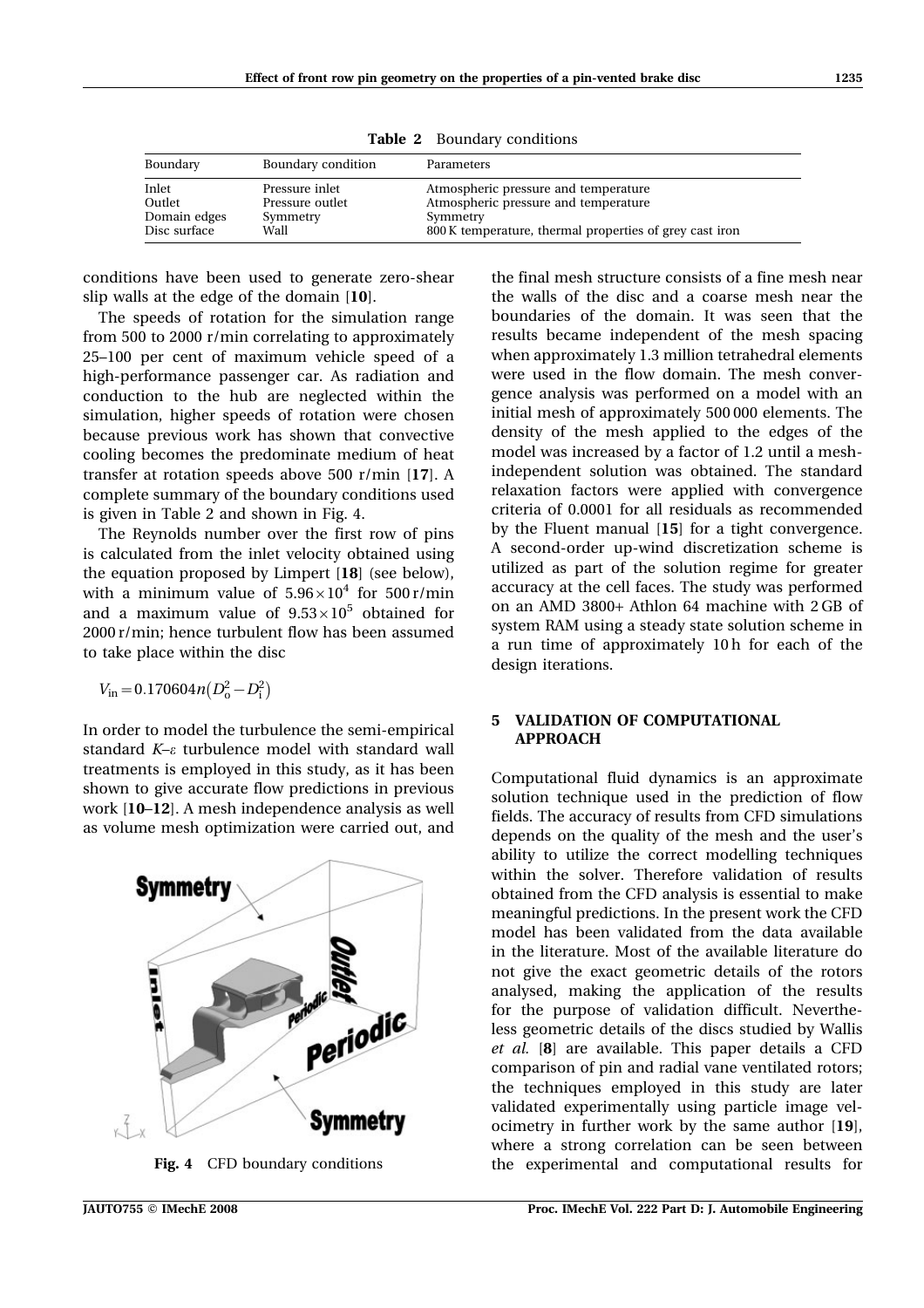pin-vented rotors. Therefore, it is possible to validate the CFD techniques employed in this paper against the experimental data obtained by Wallis by comparing results obtained for the same rotor geometry.

Figure 5 depicts the locations at which simulated results have been compared against the experimental data. The flow fields are compared along two radial lines positioned  $\pm 2.5^{\circ}$  from the centre-line of the second pin at 50 per cent of the passage height.

The comparison of the results for non-dimensional relative velocity distribution presented in reference [19] with those obtained in the present study for the locations along the first line is shown in Fig. 6. The graph shows that there is generally



Fig. 5 Lines of investigation for comparison of CFD models

good qualitative agreement between the two sets of results. The non-dimensional velocity is seen to increase up to a radius ratio of 0.4 in both cases, beyond which it suddenly drops because of the presence of the first row of pins. There is only marginal difference between the two sets of results up to a radius ratio of 0.5, beyond which Wallis's results tend to be greater than those obtained from the present study up to a radius ratio of 0.6. The largest discrepancy between the two data sets can be seen at radius ratio 0.7, where the results obtained by Wallis show a much larger peak in the relative velocity magnitude than those from the CFD model. Beyond radius ratio 0.75 the two cases give almost identical values. Overall difference between the two relative velocity values is calculated to be 5 per cent, with an average deviation of 0.3.

The comparison of the non-dimensional velocity distribution for the second line of investigation is presented in Fig. 7. As with the first line there is generally a strong correlation between the results obtained by Wallis and those from the computational model used in the present study. The nondimensional relative velocity increases up to a radius ratio of 0.5 where both sets of data show a drop in relative velocity value because of the presence of a stagnation point on the high-pressure side of the first row of pins. Both sets of results then show an increase in relative velocity value until a radius ratio value of 0.55. However, beyond this point a sudden drop in relative velocity is noticed, which has been caused by the wake created behind the second row of pins. There is some difference in the relative



**Experimental Validation: Relative Velocity, Line 1** 

Fig. 6 Quantitative comparison of relative velocity magnitude, line 1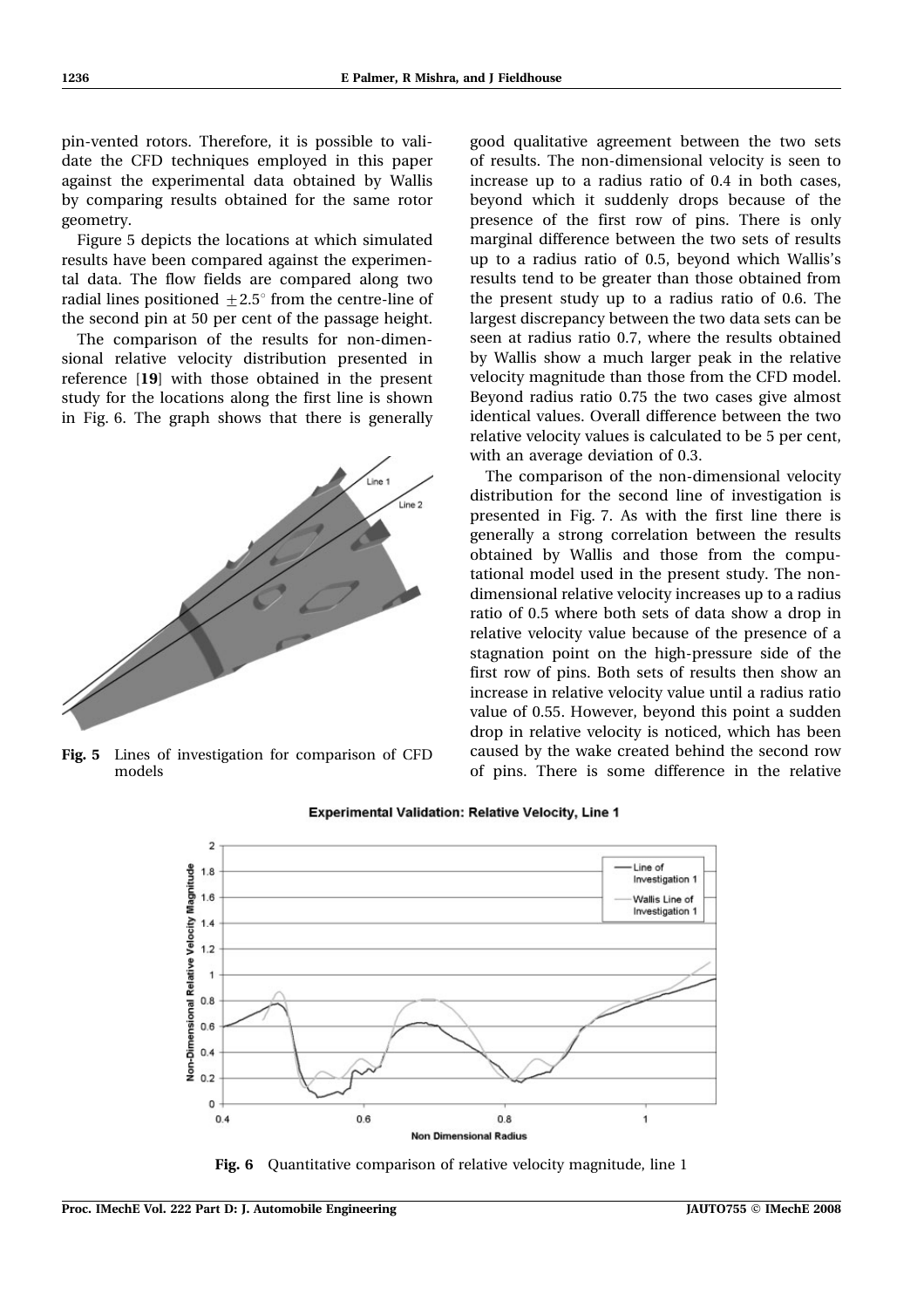

#### Experimental Validation: Relative Velocity, Line 2

Fig. 7 Quantitative comparison of relative velocity magnitude, line 2

velocity values at the locations corresponding to the wake trailing the second row of pins. However, the overall difference between the two relative velocity values is 1.5 per cent with an average deviation of 0.3.

It can be concluded from the above discussion that the level of qualitative similarity obtained in the flow patterns in the two analyses is good. Localized differences between the results can be attributed to the limitations of the  $K$ - $\varepsilon$  model. It also worth noting that there is an error factor of approximately  $\pm 0.05$ in results given for Wallis as they have been taken from contour plots [19]. Further inaccuracies might have crept in to Wallis's work because of the numerical interpolation scheme used to convert raw data into contour plots. Although some discrepancies have been seen, the overall agreement between the two data sets is sufficiently acceptable to assume that the modelling technique is valid.

# 6 RESULTS

## 6.1 Results for baseline disc

After validating the CFD model, the flow through a commercially available pin-vented brake disc has been analysed. Figure 8 displays the flow field within the baseline brake rotor. Various flow field characteristics such as static pressure distribution, temperature distribution, and relative velocity field, which have a strong influence on heat transfer characteristics, have been depicted in this figure. The variation of static pressure over the flow field is shown in Fig. 8(a). It clearly shows the formation of high static pressure regions at the front of the first and second rows of pins. A considerable variation in static pressure values is seen across the disc. The static pressure value reaches a minimum of  $-1570$  Pa at radius ratio of 0.627 (labelled 'Min') on the trailing edge of the first row of pins whereas the maximum static pressure value is 568 Pa at a radius ratio of 0.65 (labelled 'Max') on the high-pressure side of the first row of pins. The pressure field indicates that the presence of pins causes a considerable variation in pressure magnitudes.

In order to analyse the flow pattern and its likely correspondence with pressure field, the relative velocity profile at 50 per cent of the passage height is depicted in Fig. 8(b). It can be seen that the relative velocity magnitudes also change over a wide range of values. The maximum relative velocity obtained in this analysis is 44.42 m/s, recorded at a radius ratio of 0.627 on the trailing edge of the first row of pins. This location corresponds to the position of minimum pressure as well. This figure also clearly shows the regions of separated flow following each pin. Figure 8(c) shows the corresponding path line plot within the disc. From this diagram it can be seen that the separated flows following each pin form regions of recirculation. This also indicates that the presence of pins complicates the flow pattern inside the disc. Figure 8(d) shows the temperature distribution, which clearly indicates that the regions where flow has separated act like hot spots with very high temperatures. A comparison of Figs 8(b) and (d) also shows that the region of lowest velocity corresponds to the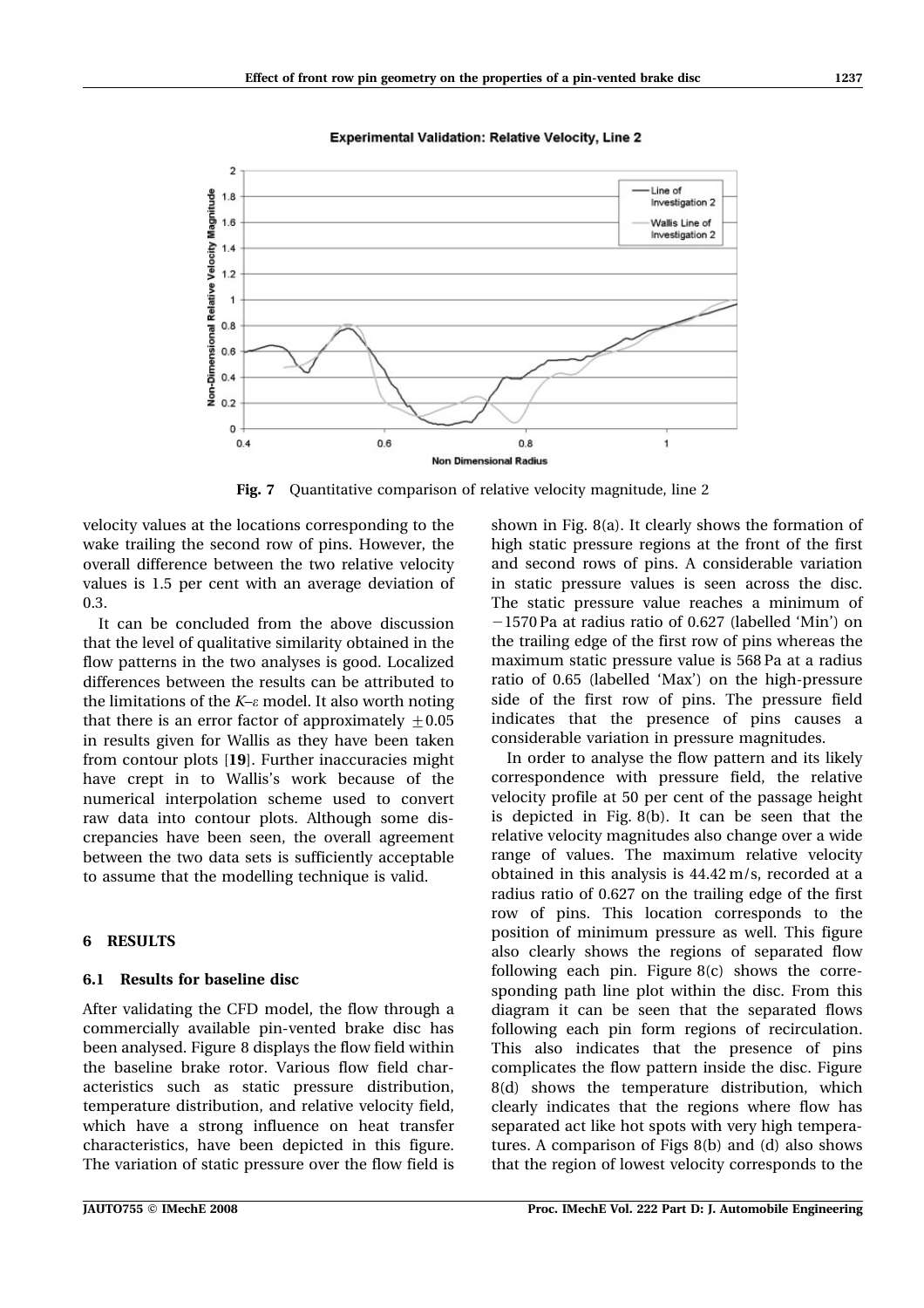

Fig. 8 Flow field characteristics for a pin-vented rotor

regions of highest temperature on the trailing edge of the second and third rows of pins. In these regions the temperature is 512 K, while the minimum temperature is 300 K, giving a temperature ratio (ratio of maximum temperature to minimum temperature) of 1.70.

To quantify the effect of the above flow parameters on the cooling characteristics, mass flowrate at the exit of a  $20^{\circ}$  section of the disc has been computed within the Fluent package to be 0.0026 kg/s, equating to a mass flowrate through a complete rotor of 0.0468 kg/s.

Contours of heat transfer coefficient extracted from the CFD study are presented in Fig. 9 to show the relationship between the flow field characteristics presented in Fig. 8 and the heat transfer properties of the rotor. The distribution of heat transfer coefficient over the disc is non-uniform,



Fig. 9 Heat transfer coefficient distribution on the disc surface  $(W/m^2 K)$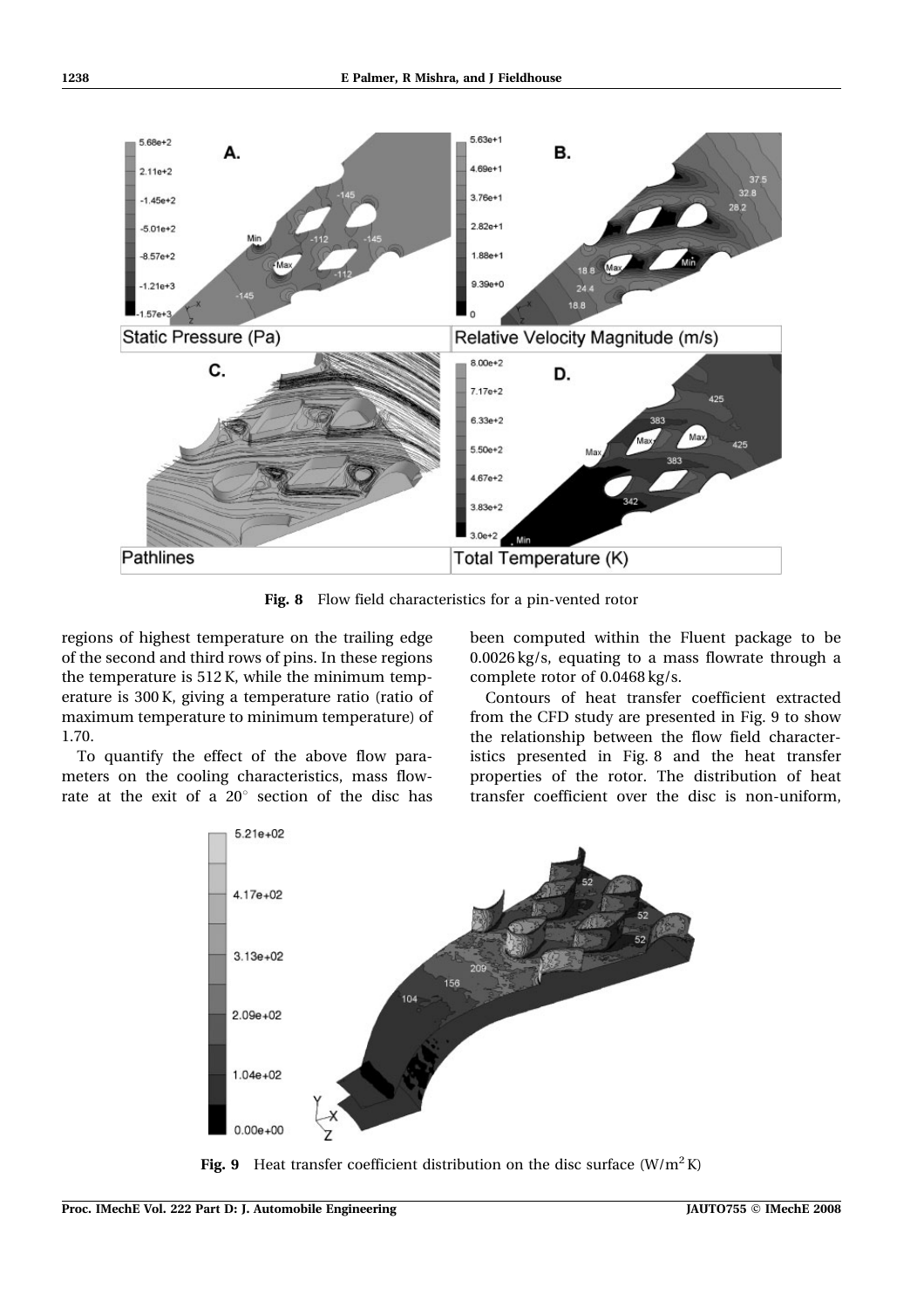with troughs in the low-velocity regions and peaks in the high-velocity regions. This is because high-energy dissipation occurs in the high-velocity regions and low-energy dissipation in the lowvelocity regions. The heat transfer coefficient values vary from approximately  $520 \,\mathrm{W/m^2 K}$  on the high-pressure side of the first row of pins to just below 60 W/m<sup>2</sup>K on the trailing edge of each row of pins, resulting in an average heat transfer coefficient of 125.4 W/m<sup>2</sup>K and heat transfer rate of 32.35 kW over the entire rotor. The large variations in heat transfer coefficient are common for pin configurations [13]. It can therefore be seen that in a pinvented disc the heat transfer coefficients vary over a wide range when compared with those generated for a straight-vane-type disc, where the local heat transfer coefficients tend to vary by around 100 per cent.

# 6.2 Optimization of first row pin geometry

The direction of flow in a vented disc is radially outwards. Hence geometric features near the centre of the disc are likely to have a strong influence on mass flowrate and hence heat transfer characteristics of the disc. In the present study, therefore, the effect of front row pin geometry, as detailed in section 2 of this paper, on mass flow and heat transfer characteristics has been investigated.

Figure 10 displays the effect of first row pin thickness on the static pressure and temperature



Fig. 10 Contours of static pressure, turbulence intensity, and relative velocity magnitude at 50 per cent channel height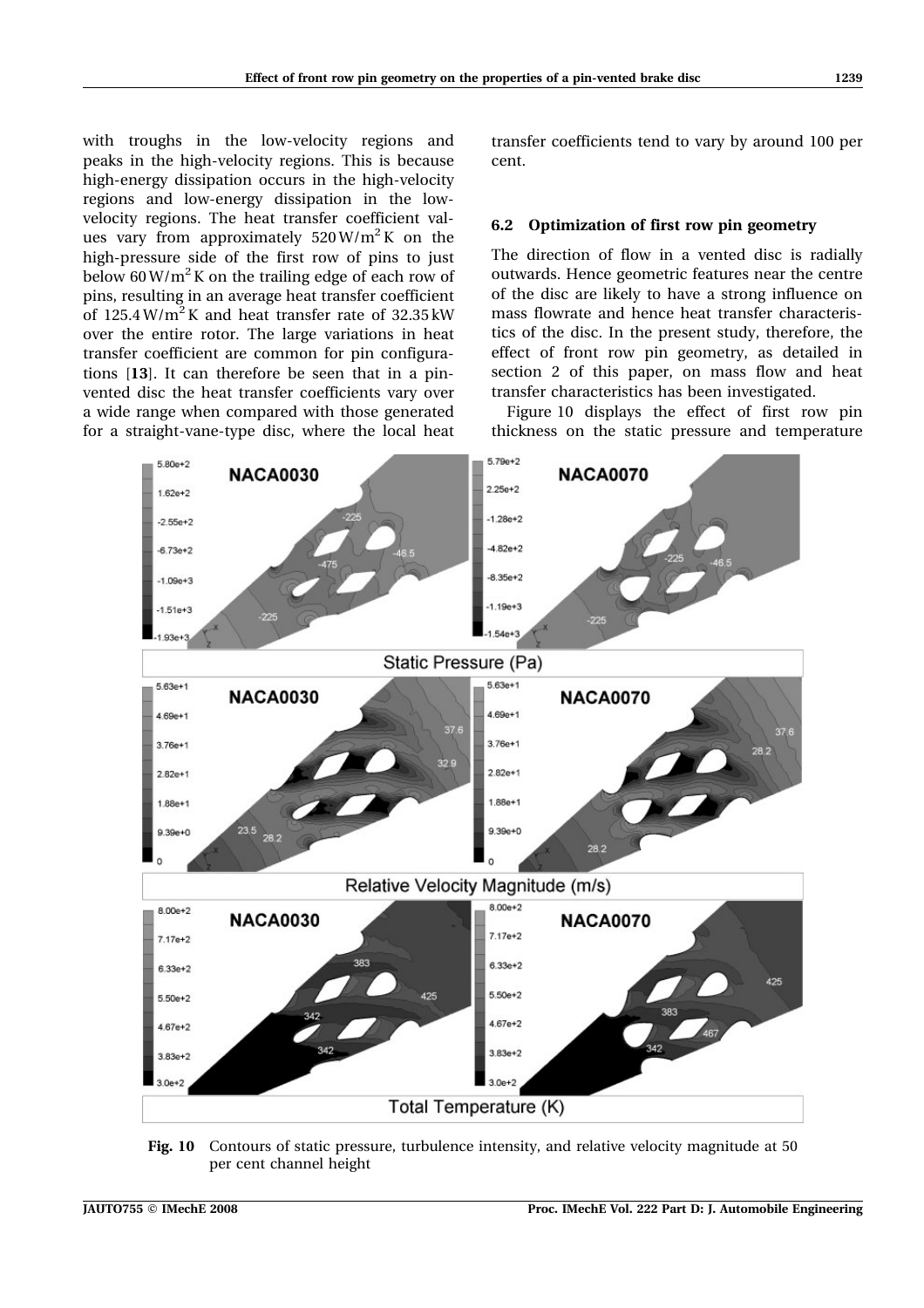distribution as well as the relative velocity magnitude. In order to establish clearly the effect of front row pin thickness, the results obtained from two pin geometries widely differing in thickness (NACA0030 and NACA0070) have been presented. The variation in static pressure distribution shows that, as with the baseline disc, both modified geometries generate regions of high pressure on the high-pressure side of the first and second rows of pins and a region of low pressure on the trailing edge of the first row. The NACA0030 profile generates a maximum static pressure of 566 Pa at a radius ratio of 0.627, equating to a 0.3 per cent decrease when compared with the baseline rotor. The minimum static pressure produced by the NACA0030 profile pins is  $-1930$  Pa on the trailing edge of the first row of pins at a radius ratio of 0.645, which is equal to a 23 per cent decrease when compared with the baseline disc. At a radius ratio of 0.600, the NACA0070 profile produces a maximum static pressure of 579 Pa, a 2 per cent increase over the baseline rotor. The value of minimum pressure generated by NACA0070 profile is  $-1540$  Pa at the same radius ratio, equating to a 2 per cent increase over the baseline design. It can be concluded from the above discussion that the profile of the first row of pins has a marginal effect on the maximum static pressure developed on the highpressure side, whereas considerable variation is seen in the minimum pressure value. Decreasing thickness of the pin results in lower minimum pressure values.

Figure 10 also depicts the relative velocity contours within the discs under investigation. As with the baseline rotor, the velocity profiles for the modified geometries vary over a wide range of values. The change in maximum and minimum relative velocity values is negligible between the modified geometries and the baseline rotor. However, there is significant change in the velocity distribution. The NACA0070 profile rotor creates a larger region of high velocity on the trailing edge of the pin and higher velocities at the inlet when compared with the baseline and NACA0030 profile rotors. The NACA0030 profile rotor generates higher velocities upstream of the inlet in comparison with the baseline and NACA0070 rotors owing to reduced upstream blockage. A larger region of high velocity after the stagnation point on the high-pressure side of the first row of pins can also be noticed, leading to a much larger region of high velocity along the highpressure side of the second and third rows of pins.

The temperature plot shows that higher velocities along the high-pressure faces of the pins give rise to lower temperatures in these regions compared with the NACA0070 and baseline rotors (more detailed description is required in terms of maximum and minimum values).

It can be concluded from the above discussion that increasing pin thickness has a large effect on the flow field within the discs. To analyse the above in more depth, static pressure distribution has been analysed at three sections, as shown in Fig. 3. Figure 11 depicts the static pressure distribution between the pins in the first row, at a radius ratio of 0.66 for all the rotor variants. It can be seen that for the baseline profile the static pressure values increase on moving away from the pin pressure side and then start to decrease again towards the suction side. For this disc the static pressure value at a nondimensional channel width dimension of 0.1 (taken in an anti-clockwise direction) is  $-515$  Pa. The static pressure then increases across the channel width to a maximum of  $-405$  Pa at a channel width of 0.375; after this there is a decrease in static pressure to  $-492.5$  Pa at a channel width of 0.875. Therefore, the overall change in static pressure across the channel width is 4.4 per cent. Figure 11 clearly shows that increasing thickness of the pin results in lower pressures in the area immediately to the left of the pin (high-pressure region). The trend is opposite on the suction side of the next pin, although differences in magnitudes are not high. It can also be seen from Fig. 11 that the NACA0030 profile pin generates a maximum static pressure of  $-373.1$  Pa and a minimum static pressure of  $-586.1$  Pa, resulting in a 57 per cent decrease in the static pressure across the channel width. The average static pressure across the vane gap is calculated to be  $-485.6$  Pa, whereas the NACA0070 profile pin generates a maximum static pressure of  $-464.2$  Pa on the trailing edge and a minimum static pressure of  $-719.9$  Pa on the highpressure side, resulting in a 55 per cent increase across the width of the channel with an average static pressure between the pins of  $-540.6$  Pa.

It can therefore be concluded that as the pin profile is changed from the baseline design, the pressure variation between the pins in the front row shows a mixed trend. Increasing the thickness of the profile of the pins in the first row decreases the pressure in the high-pressure region (non-dimensional channel width  $< 0.5$ ) of the pins. This can be attributed to the availability of less flow area resulting in higher velocities and lower pressures, whereas in the suction region of the pin (nondimensional channel width  $> 0.5$ ), increasing the pin profile width results in slightly higher static pressure.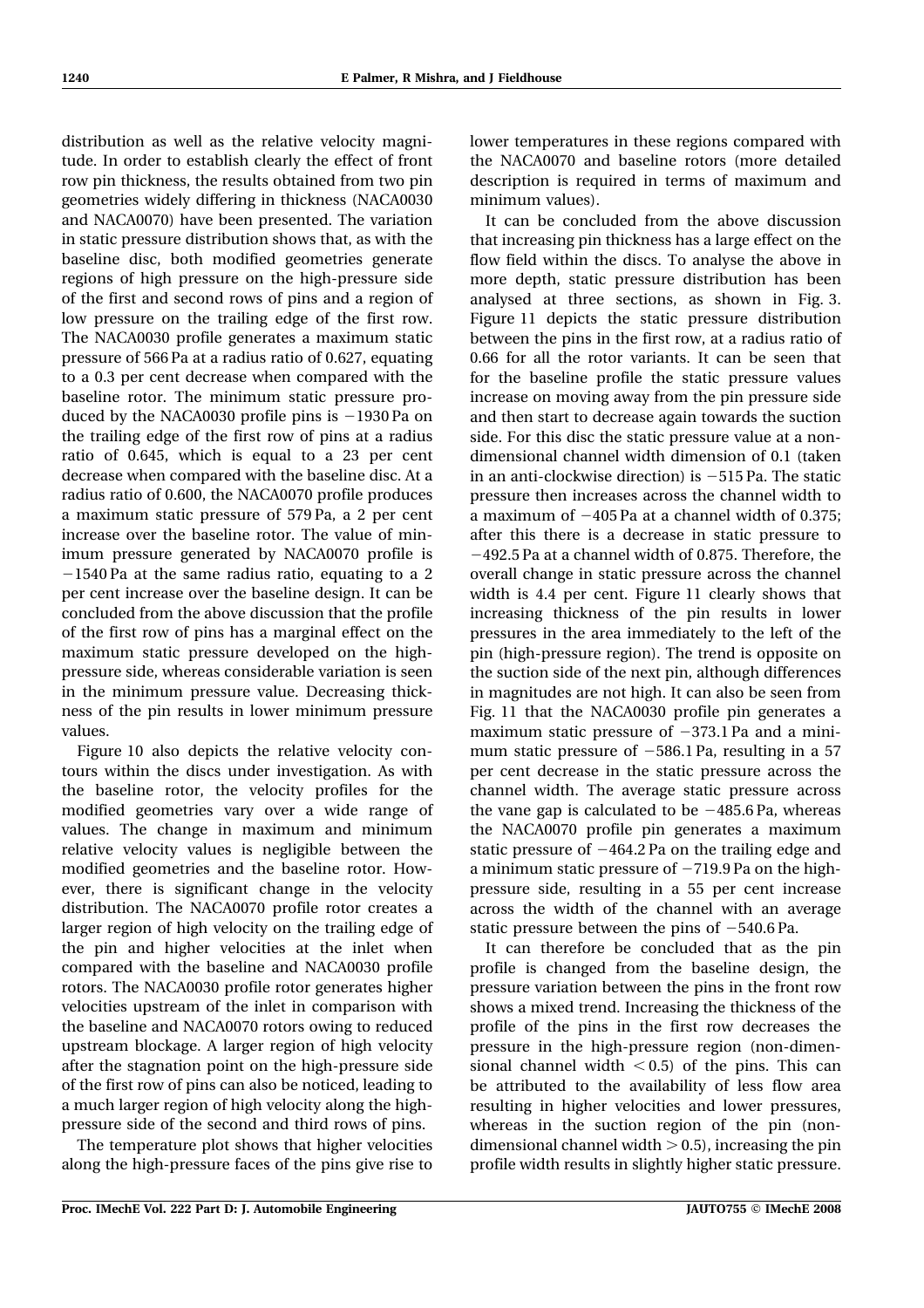

**Non-Dimensional Channel Width** 

Fig. 11 Effect of first row geometry on static pressure distribution at  $R = 0.66$ 

Figures 12 and 13 show the static pressure distribution between the pins in the second and third row respectively. For the baseline disc it can be seen that static pressure initially increases as the non-dimensional distances increase. The static pressure value peaks at a radius ratio value of 0.2 and

then it starts decreasing. Similar trends are seen for all variants of the brake line disc as well. It can further be seen from Fig. 13 that an increase in the thickness of the profile of the pins in the first row generally causes an increase in the static pressure distribution across the vane gap. The trend predicts



#### Non-dimensional Channel Width

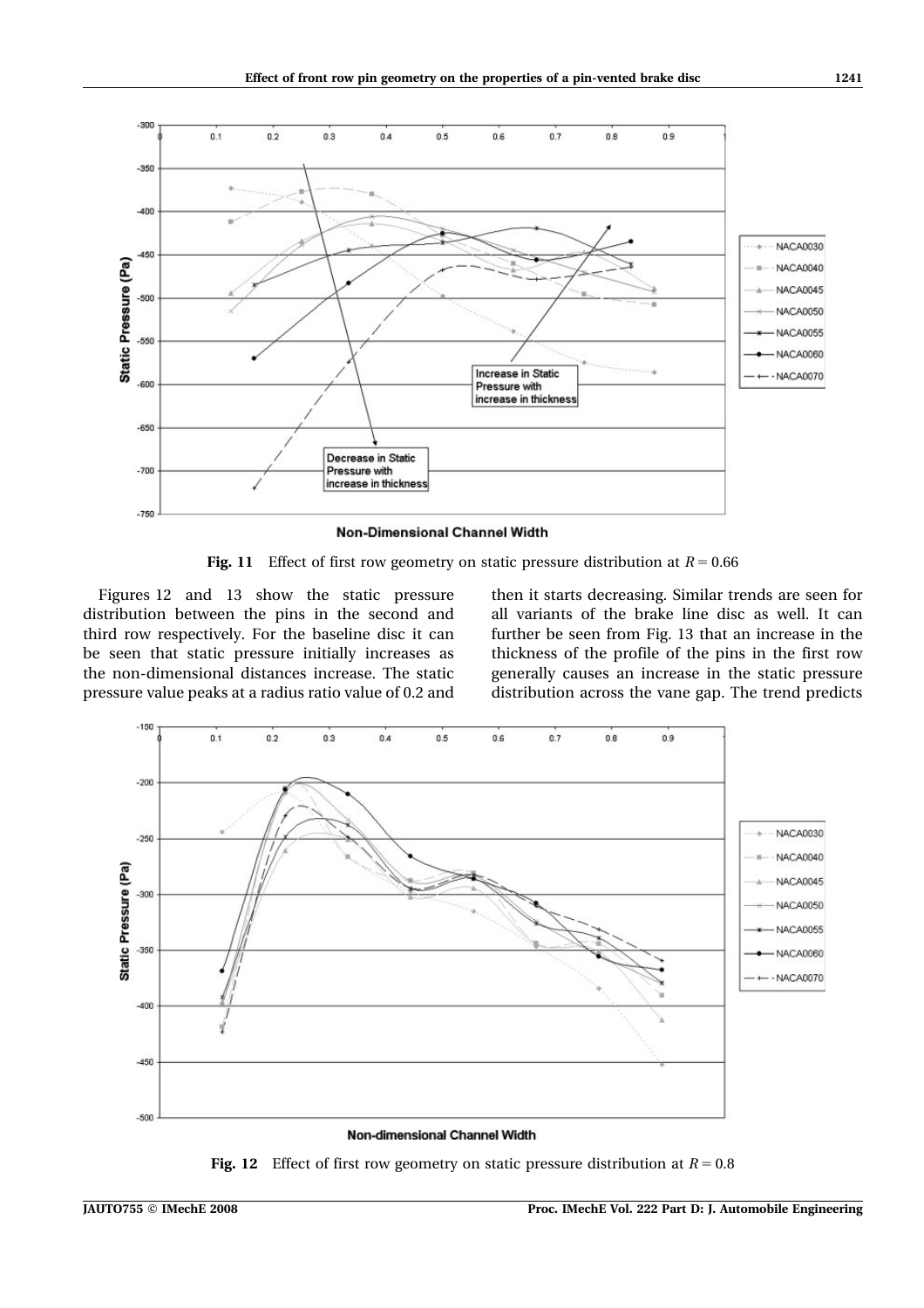

Fig. 13 Effect of first row geometry on static pressure distribution at  $R = 0.92$ 

that there is approximately a 15 Pa average static pressure rise between the pins in the second row over the range of pin profiles. As with the second row, Fig. 13 shows that the average static pressure between the pins in the third row increases as the pin profile thickness of the first row is increased. Like the second row of pins, the trend predicts an approximate average static pressure rise between the pins of 15 Pa. From these trends it can be concluded that the thinner pin profiles promote higher mass flowrates through the rotor.

To quantify the effect of the profile of the front row pins on mass flow characteristics, a non-dimensional velocity distribution parameter has been used, which is defined as the ratio of the radial velocity component to the tangential velocity component. At a given location this parameter gives a measure of the redistribution of flow. The greater the average non-dimensional velocity distribution parameter across the width of the passage between the pins, the larger the mass flowrate through the rotor. The non-dimensional velocity distribution is analysed across the channel width between the pins at three different radii – 0.66, 0.8, and 0.92 (Fig. 3) – and is shown in Fig. 14. In order to allow the comparison, the non-dimensional velocity values have been plotted against the non-dimensional channel width.

It can be seen from Fig. 14 that for the thinnest profile of the first row of pins (NACA0030), the bulk of the flow passes through the central 80 per cent of the pin gap with significant asymmetry in the velocity profile, with high values of non-dimensional velocity distribution parameter nearer the highpressure side and low values of velocity parameter on the suction side at a radius of 0.66. A similar trend is seen for the NACA0070, but the extent of asymmetry is increased. At the middle location  $(R = 0.8)$  for both the profiles, velocity values have reduced considerably because of diffusion, and the extent of asymmetry has reduced as well. Similar trends have been noticed at a radius of  $R = 0.92$  mm. Static pressure profiles seen in Fig. 11 tie in with the velocity profiles seen here. At the locations where high velocities have been seen, Fig. 11 shows that the pressure values are smaller.

The pressure and velocity fields directly affect mass flow characteristics of the disc. This section describes the effect of varying the first row pin profile on the mass flowrate of air passing through the disc at various speeds. Figure 15 clearly shows the effect of increasing the frontal area of the pin on mass flowrates through the disc. It can be seen that increase in the pin thickness results in lower mass rate of flow at a given speed.

From Fig. 15 it can also be seen that speed also has a pronounced effect on the mass flowrate through the disc. Increasing the speed of rotation results in higher flowrates of air through the disc, likely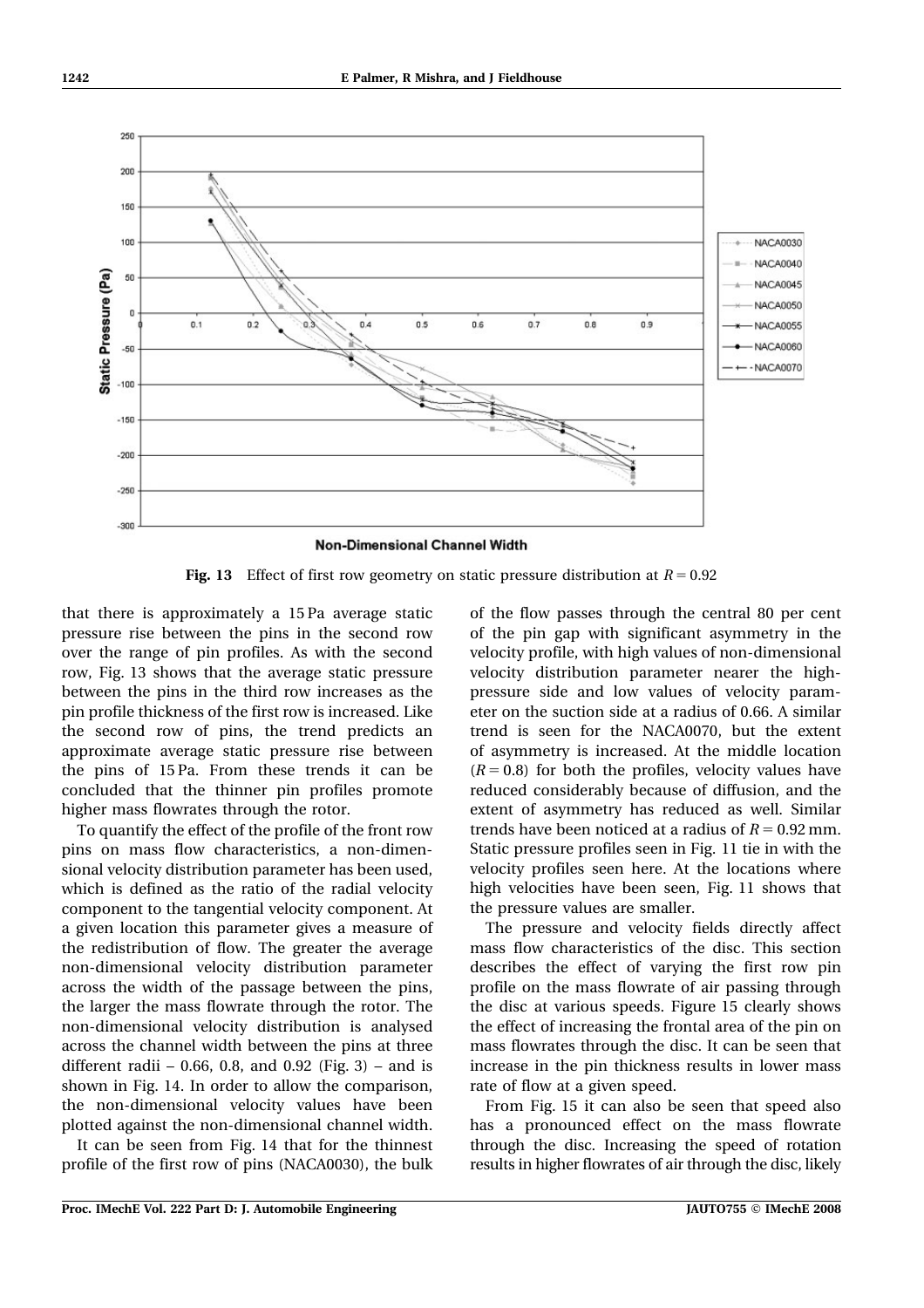

Fig. 14 Effect of first row pin geometry on non-dimensional velocity distribution parameter



Fig. 15 Effect of first row pin thickness on mass flowrate across the range of angular velocities

resulting in higher heat transfer rates. This is in agreement with results obtained previously by Limpert [18], Sisson [20], and Wallis and co-workers [8, 19], as well as observations made by Barigozzi et al. [6].

In order to analyse the heat transfer characteristics, Fig. 16 has been prepared, which depicts heat and mass flow characteristics at the maximum speed used in the present investigation of 2000 r/min. It can clearly be seen that as the pin thickness is increased the mass flowrate of air through the disc generally decreases, which results in a corresponding decrease in heat transfer rate. It can also be seen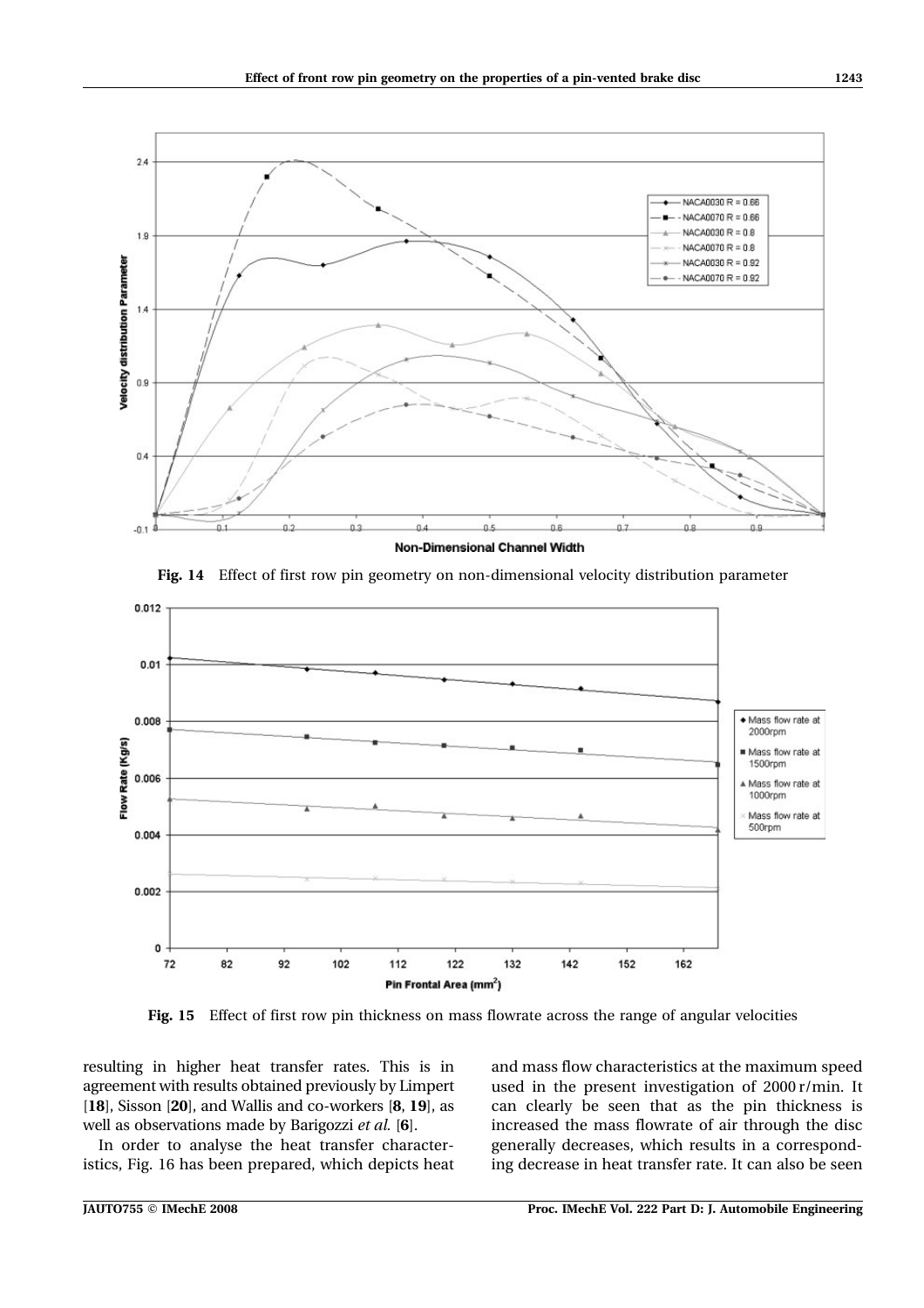

Fig. 16 Effect of first row pin thickness on mass flow and heat transfer at 2000 r/min

that the trends seen for mass flow characteristics are similar to heat transfer characteristics, indicating a strong correlation between the two until the pin profile thickness is decreased to NACA0040. In order to gain a greater understanding of what happens when the pin profile is decreased to less than NACA0040, additional models with first row pin profiles of NACA0033, NACA0036, and NACA0039 have been simulated. These points show that the mass flowrate continues to increase with a near linear relationship as the pin profile is decreased, with a maximum of 0.0102 kg/s occurring at NACA0030. The heat transfer rate, however, deviates from the previously linear trend, with a peak heat transfer rate of 1836W observed for the NACA0036 profile; after this point the heat transfer rate begins to decrease with a decrease in pin profile. Despite the increased flow through the NACA0030 disc compared with the NACA0036, there is a reduction in the total heat transfer. There are two possible reasons for this decrease. The first is the reduction in wetted surface area for the heat to be removed from the rotor. This is in agreement with conclusions drawn by Carlos et al. [21], who stated the importance of maximizing wetted area and heat transfer coefficient to give optimal heat transfer characteristics. However, the reduction in wetted area between the NACA0036 profile and the NACA0030 profile is negligible (less than 0.1 per cent). Another possible explanation for the decrease in the heat transfer for pins with a slimmer profile than

NACA0036 is the increase in inlet area, which causes an increase in the mass flowrate, yet at the same time yields a decrease in the inlet velocities. This in turn reduces the heat transferred because it is well known that heat transfer is a function of the velocity; this has been described earlier as well in the comparison of Figs 8 and 9. The approximate difference between the highest and lowest mass flowrates is 14 per cent and the difference over the range of heat transfer rates is approximately 6 per cent.

# 7 CONCLUSIONS

The present investigation has clearly revealed that pin profiles affect heat transfer characteristics of a pin-vented disc considerably. It has been successfully shown that through control of one parameter, the pin thickness of one row, it is possible to increase the mass flowrate through the disc by 14 per cent and the heat transfer rate by 6 per cent. It was found that increasing the profile thickness resulted in a decrease in the mass flowrate through the disc and a decrease in the average non-dimensional velocity distribution parameter of the flow within the rotor. This results in a decrease in the heat transfer coefficient. In the present investigation, the NACA0030 profile has been found to give the best mass flow, and the NACA0036 has been found to have the best heat transfer characteristics.